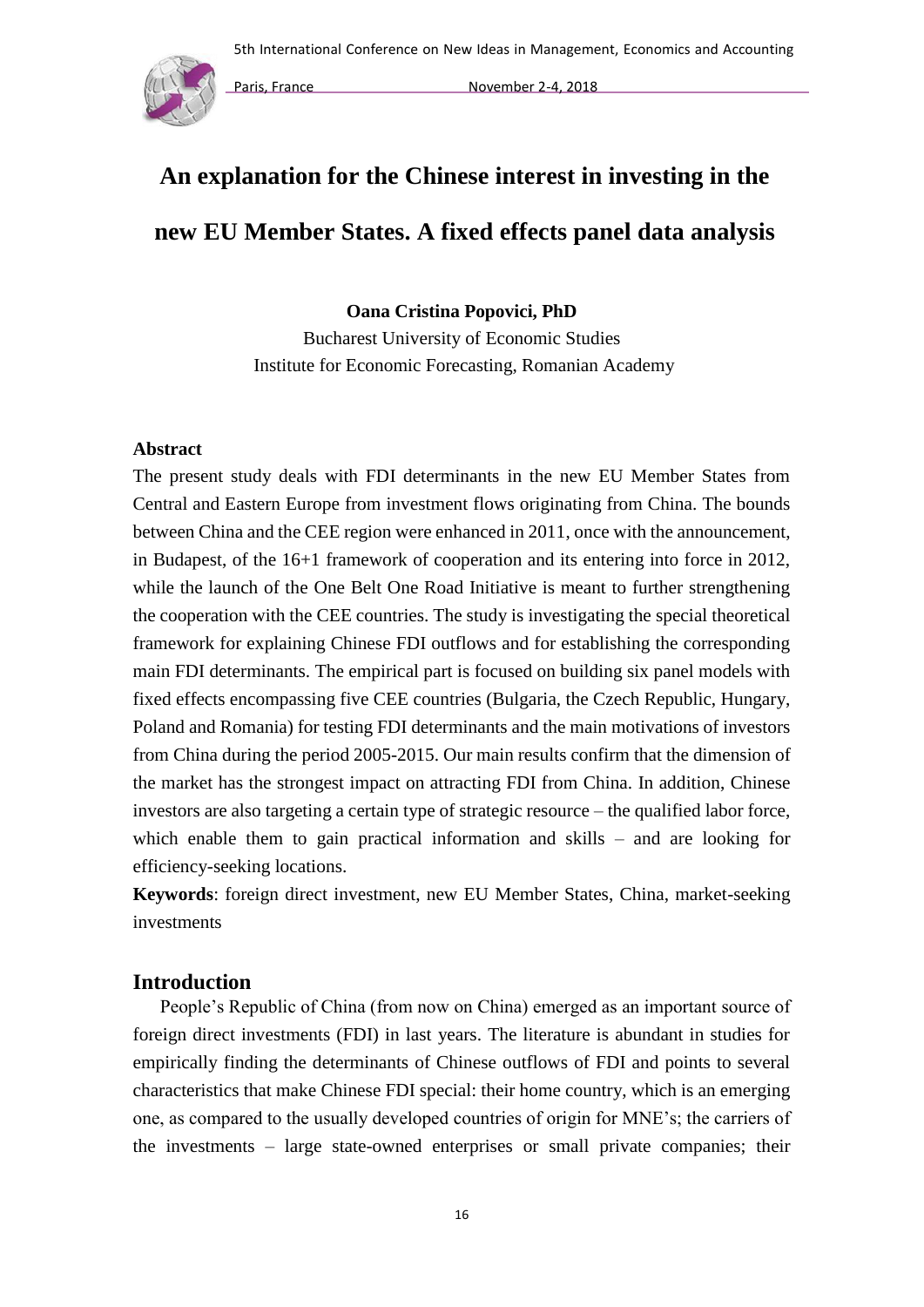

different motivations and conditions under which the internationalization initiative is taken. The lack of data made the empirical studies testing the emerging markets' location determinants of FDI in the Central and Eastern European (CEE) countries generally unavailable. However, in the last period, once with Chinese initiatives in the region, the investments started to flow in a more stable manner, which allows us an empirical analysis meant to cover the gap in the literature.

The accelerated expansion of outward Chinese investment was enhanced by the "Go Global" policy, launched in 1999 (Buckley et al., 2007; Simurina, 2016), through a strategy under the coordination of the government. The pace of China's internationalization through outward investments was further energized by the approval for private companies to invest abroad, starting with 2003 (Buckley et al., 2007). Still, main Chinese investors are state-owned enterprises (SOE), under the supervision of central of provincial governments.

The bounds between China and the CEE region were enhanced in 2011, once with the announcement, in Budapest, of the 16+1 framework of cooperation and its entering into force in 2012. This format allowed for annual summits and cooperation in the areas of finance, infrastructure, culture and education, economy and investments (Goralczyk, 2017). Afterwards, the One Belt One Road (OBOR) Initiative was launched, further strengthening the cooperation with China in the CEE region. The strategy is meant to be implemented in the same time with the 16+1 framework. Although the EU is not keen on responding to this strategy and the CEE countries still confront political uncertainty related to the subject, they tend to be interested in developing their connections with China (Goralczyk, 2017).

Notwithstanding the Chinese outward FDI saw an important surge in the last years in the CEE region, Chinese capital is still at low levels (under 1% of each country's GDP, except for Hungary, according to McCaleb and Szunomar, 2017; Jacoby, 2014). Jacoby (2014) accounts for a strong heterogeneity of Chinese investments in these countries, pointing to the strong lead of Hungary in both the volume of investments' stock and the important increase in FDI from China, while neither the largest country (Poland), neither the richest (the Czech Republic) do not have important stocks and other new EU member state (like Slovakia and Lithuania) do not have Chinese FDI at all. McCaleb and Szunomar (2017) puts the differences of Chinese investment distribution on behalf of the Chinese diaspora in these countries and the quality of political relations. A substantial leap in Chinese OFDI in the ten new EU member states could be noticed starting with 2010, when Hungary saw a strong increase of FDI inflows from China. In the following years, Hungary took the lead of these countries as regards FDI stocks (see Figure 1),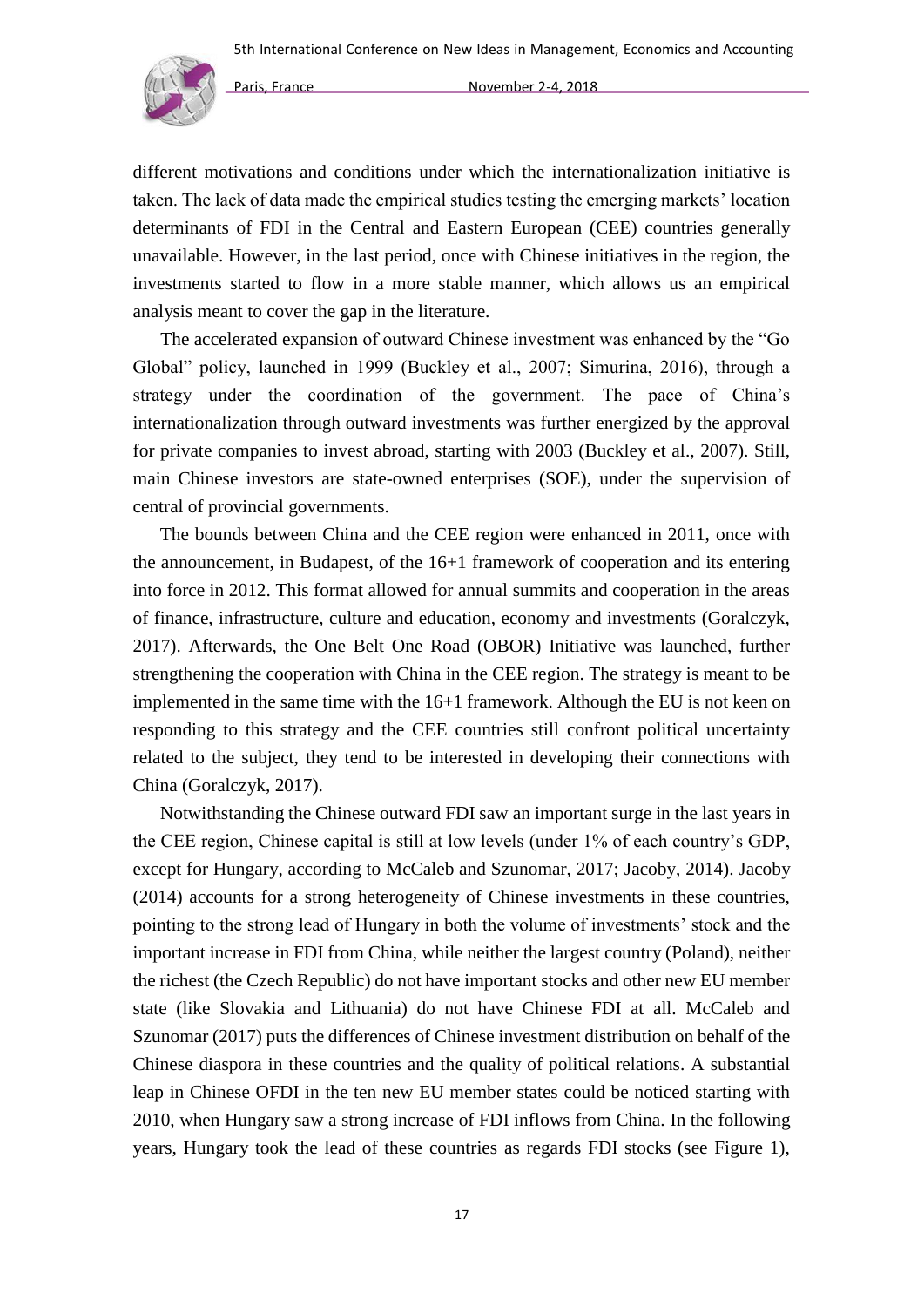

establishing a steady pace of Chinese FDI inflows, to which joined the rest of the CEE countries. The FDI stocks coming from China increased by almost 29 times, from 65.8 million USD in 2005 to 1897.61 million USD in 2015 in the CEE region. The largest part of Chinese FDI stocks in the new EU member states are cumulated in five countries: Bulgaria, the Czech Republic, Hungary, Poland and Romania. These countries' stake in Chinese FDI stocks increased from 89.7% of total Chinese FDI stocks in CEE countries in 2005 to 92.1% in 2015, with a maximum of 96.8% in 2010.

McCaleb and Szunomar (2017) explains that the CEE countries were not that interesting for the Chinese investors until 2005-2007 who, at that time, tried to access the larger market of the EU. After that, the interest in this region increased, motivated by both EU adhesion and the low labour costs. In addition, it was only after the economic crisis in 2008 that these countries started to look for other sources of investments, like China, and developed strategies or favourable measures in this area. At present, one of the main obstacles encountered by the Chinese investors when locating in the EU is the need to comply with the regulations of both the European block (Jakobovski, 2015) and of the host country, which could appear as an odd economic construct, where the institutional framework is unclear (Ebbers and Zhang, 2010). Ebbers and Zhang (2010) also points to the low level of Chinese investments in Europe even as compared to Asia, Africa and Latin America.



**Figure 1. Evolution of Chinese OFDI stocks in CEE countries** 

In this context, the aim of this paper is to establish FDI determinants of Chinese outflows in CEE countries and to identify the main motivations for investing in these countries. Our paper is organized as follows: in the next section, we briefly present the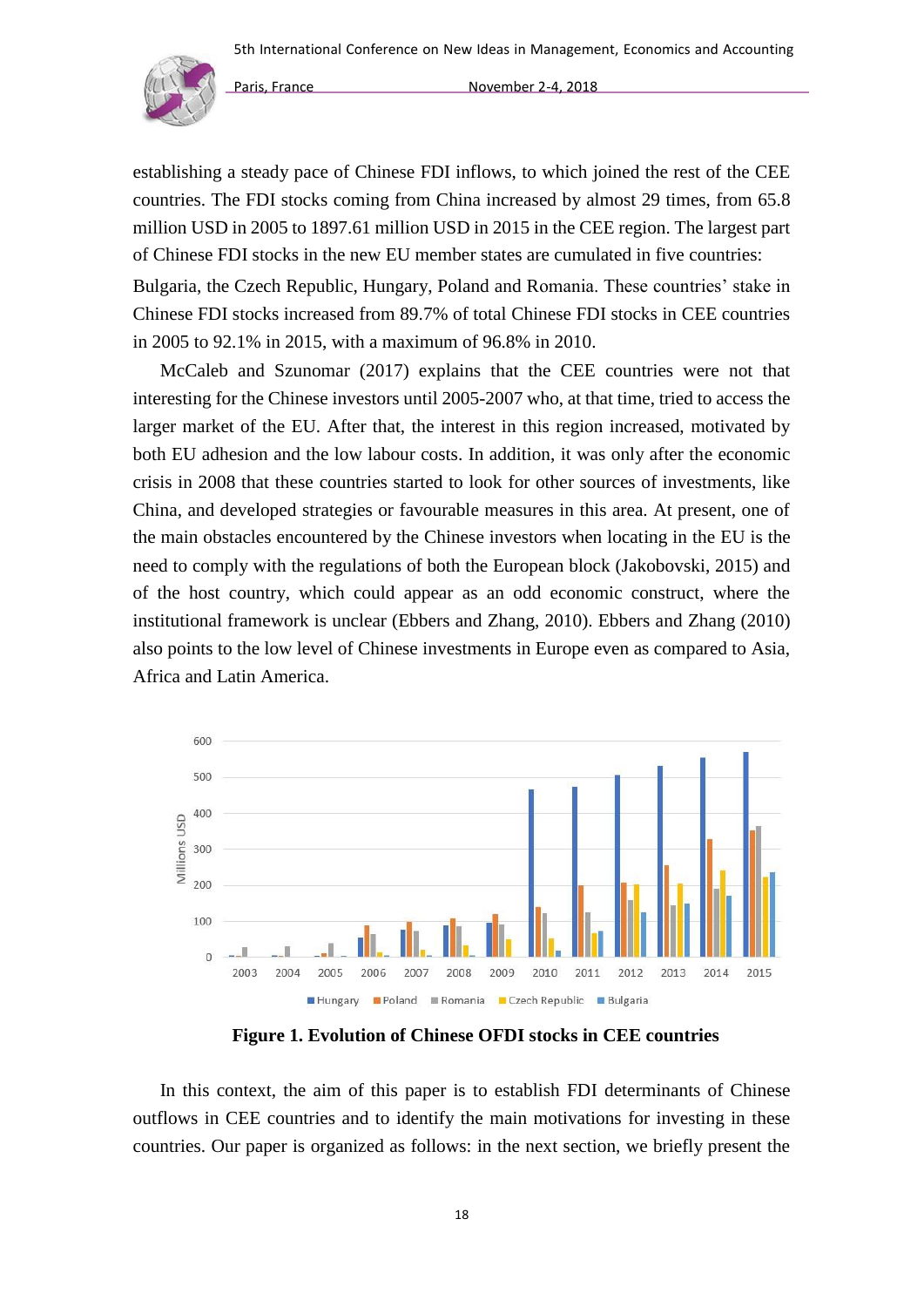

FDI theory as shaped by the specific characteristics of Chinese outward FDI. The following part introduces the data and methodology, while in the subsequent section we present the results in comparison with the outcomes of other similar studies focused on emerging economies as host countries. The main findings are provided in the Conclusion section.

# **Literature review**

Due to the fact that FDI are generally associated with positive spillovers in the host economy, having a significant impact on the economic growth and development (Borensztein et al., 1995; Dunning, 1993 etc.), the literature is particularly concerned in identifying the factors that generate FDI flows. The internationalization of production continues to be theoretically best explained by three advantages: ownership (O), location (L) and internalization (I), which describe the framework of the eclectic paradigm proposed by John H. Dunning (Dunning 1980, 1988). The ownership (O) advantage refers to both tangible assets of the firm, such as its natural resources, labour, available capital, and intangible assets: technology and information, managerial and entrepreneurial skills, organizational systems, patents and brand reputation. The internalization (I) advantage depends on the firm's ability to produce and market its assets through its subsidiary network. The location (L) advantage relies in the differences between the host and the home countries in terms of endowment with factors, the structure of the market, the political, cultural and legal environment, etc.

Still, when the investment relationship unfolding on the axis home-host country is between two emerging markets, the literature points to different behavior of the multinational enterprises (MNE) and various FDI determinants. General theory of FDI cannot automatically be applied to emerging economies, as FDI theory was originally designed for developed countries (Buckley et al., 2007), first for FDI outflows and only later for FDI inflows. On the contrary, emerging countries were originally considered host countries for FDI and later on potential FDI sources (Vasyechko, 2012). This is also the case for China, which was one of the main recipients of FDI inflows until 2014, when became a net exporter of FDI. Related to the emerging markets, there are different characteristic as compared to the advanced countries in either position they would be – as a home or a host country.

As a home country, the state support provided for the internationalization of the domestic companies is higher than in the case of developed countries, as pointed earlier. Buckley et al. (2007) resume the main changes imposed by the specific situation of China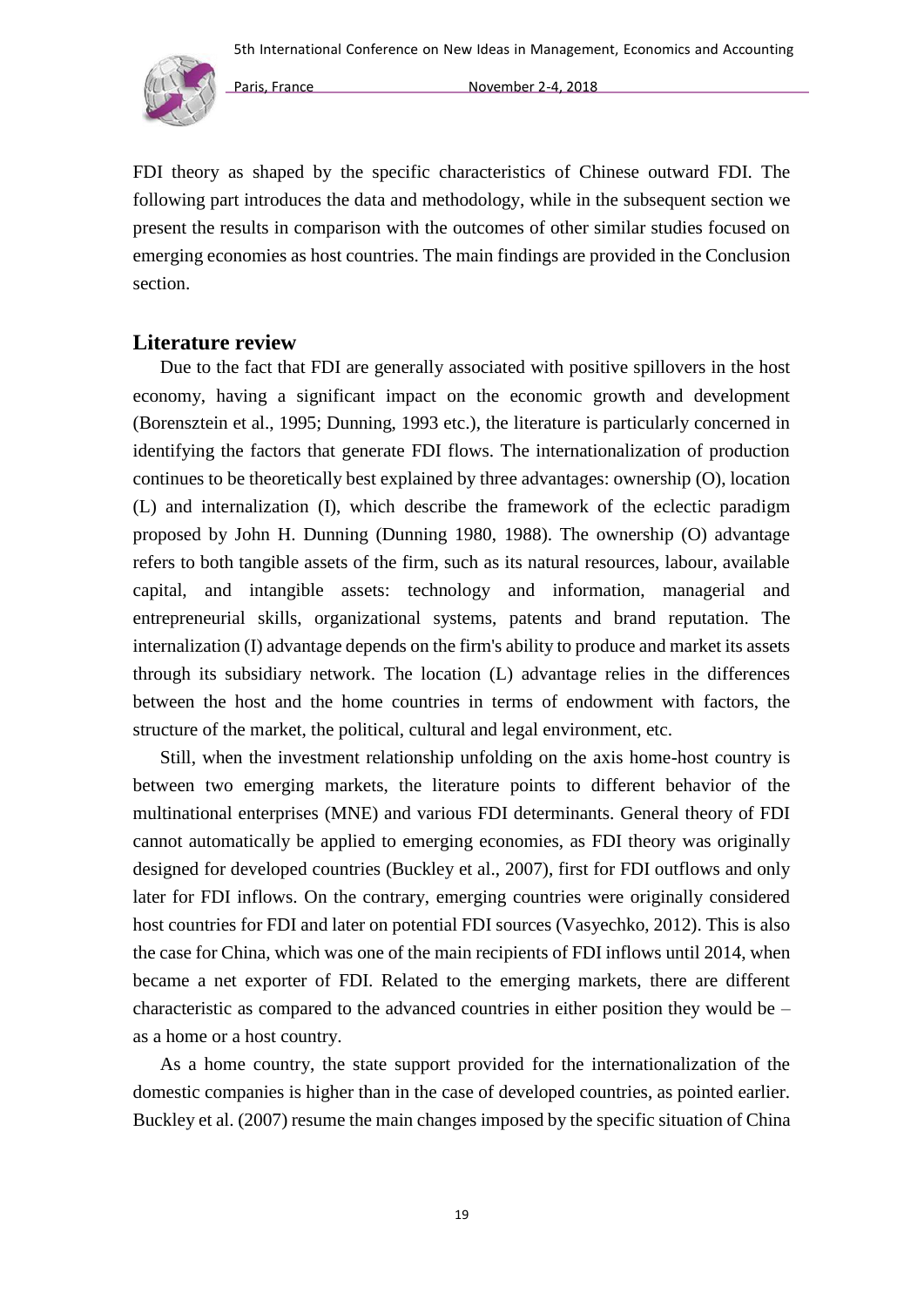

in three major alterations of the theory, related to the institutional factors affecting Chinese outward FDI, the ownership advantage and the capital market imperfections.

The institutional factors in the home country are considered relevant in shaping the investment decision – starting with its initiation, up to its "amount, direction, and scope" (Buckley et al., 2007, p. 10) and strongly theorized by Yan et al. (2018) on the example of China. In this way, the government control is considered to have strongly influenced the internationalization decision of companies. Its mark is noticed in the support granted to FDI in several specific sectors since 1980 until present. It is widely recognized the interest of FDI in natural-resource endowed locations, in further promoting exports and in channeling investments in advanced sectors, as Child and Rodrigues (2005) emphasize. The method of conducting the economic development – by central planning – is still having a large impact on the activity of the external sector. Zhang and Daly (2011) and Cheung and Qian (2009) admit this system, of interference of authorities in guiding outward FDI for accomplishing their plans in terms of objectives and location. The review of Deng (2012) also points to the fact that such aspect is largely addressed in the literature. On the other side, the constraints – such as too restrictive conditions and their implications for the companies' profit and development and lack of autonomy, to which uncertainty and complexity of the legal system is added – raised by central and provincial governments – could be a reason for investing abroad, as attested by Child and Rodrigues (2005).

The ownership advantage is, in this case, superior to other similar companies from other states due to the dependence on the state resources. The consequence is that the strength of the company lies in the strength of its state. Moreover, MNEs are more prone to pursue the interests of the state than the usual interest of profit maximizing. Therefore, investments in riskier locations are not unusual. The internationalization process of companies from emerging markets is different than in other countries (Jindra et al., 2015). A characteristic of Chinese outward FDI is the "carrier" of such investments, namely the state-owned enterprises (SOE). Cui and Jiang (2012), in defining this special type of enterprise, consider them as assets of the home-country governments, or "political actors", that rather pursue the interests of the home-country than of their own. The government support not only provide resources to the company – usually for compensating for their lack of advantages when investing abroad – but also influence their strategic choices, which could distort their risk perception. Their specific advantage in this case makes them stronger on the market, increasing their resistance to losses. Secondly, being backed by important financial resources, their strategy is to acquire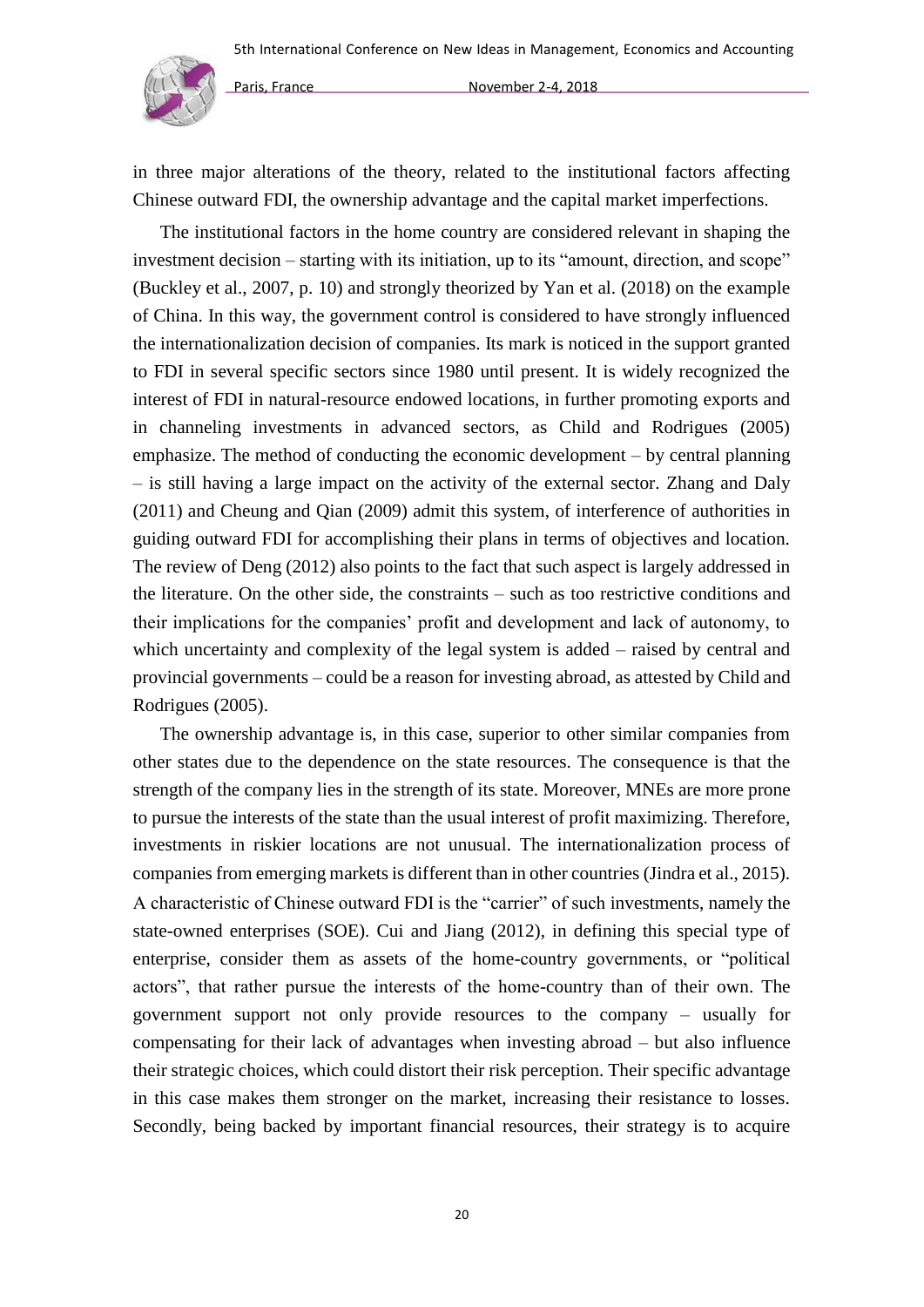

companies that are already either known in the market, either endowed with strategic or natural resources, rather than developing a greenfield investment (Jakobovski, 2015). This strategy is seen more profitable for the foreign part (which, in this way, could accelerate the development of its competitive advantage) than for the host country. Therefore, such companies have the advantage of being familiar with the distinctive environment of the emerging economy, have experience in being flexible and in economizing resources and capital and rely on the network of relationship developed with other important actors on the market (Buckley et al., 2007).

Related to the capital market imperfections, Buckley et al. (2007) identify a special situation of capital being available at below market rates, which could be transformed into strong ownership advantage. This happens due to the extensive presence of SOEs who benefit from government support, an inefficient banking system favorable to outward investors, the inefficiency of the internal capital market which leads to subsidizing FDI and capital provided by family members to family-owned companies.

As a host country, emerging markets are confronting different types of problems that make them more inaccessible than developed countries. On one hand, the sustainability of the economic growth should be carefully assessed; the macroeconomic stability could be under pressure; the quality of institutions is under construction, as bureaucracy and corruption are still major problems, both economic and political environments are unstable and hence the higher degree of uncertainty that results in potential risk to the business. Emerging markets require strong investments for the development of their infrastructure or for developing their technological and research and development (R&D) basis. On the other hand, their opportunities and advantages lie in the access to low cost and highly qualified labor, natural resources or large markets.

All these characteristics determine different interests of MNEs from emerging markets in the location decision-making process. Duanmu (2012) checks for such different approaches in tackling markets depending on their development level. While the author does not find sufficient evidence for distinguishing between the strategical intents of the Chinese MNE according to the type of market (developed or developing), Buckley et al. (2007) emphasized a contrary result, Chinese outward FDI being more oriented towards less-developed and risker host countries than to developed host countries. Duanmu and Guney (2009) find that, when targeting another emerging market, the interest is in taking advantage of its resources or the dimension of the market. Different motives when investing in Europe are also certified by Dreger et al. (2017), who consider that Chinese investment in Western Europe are dedicated to seeking for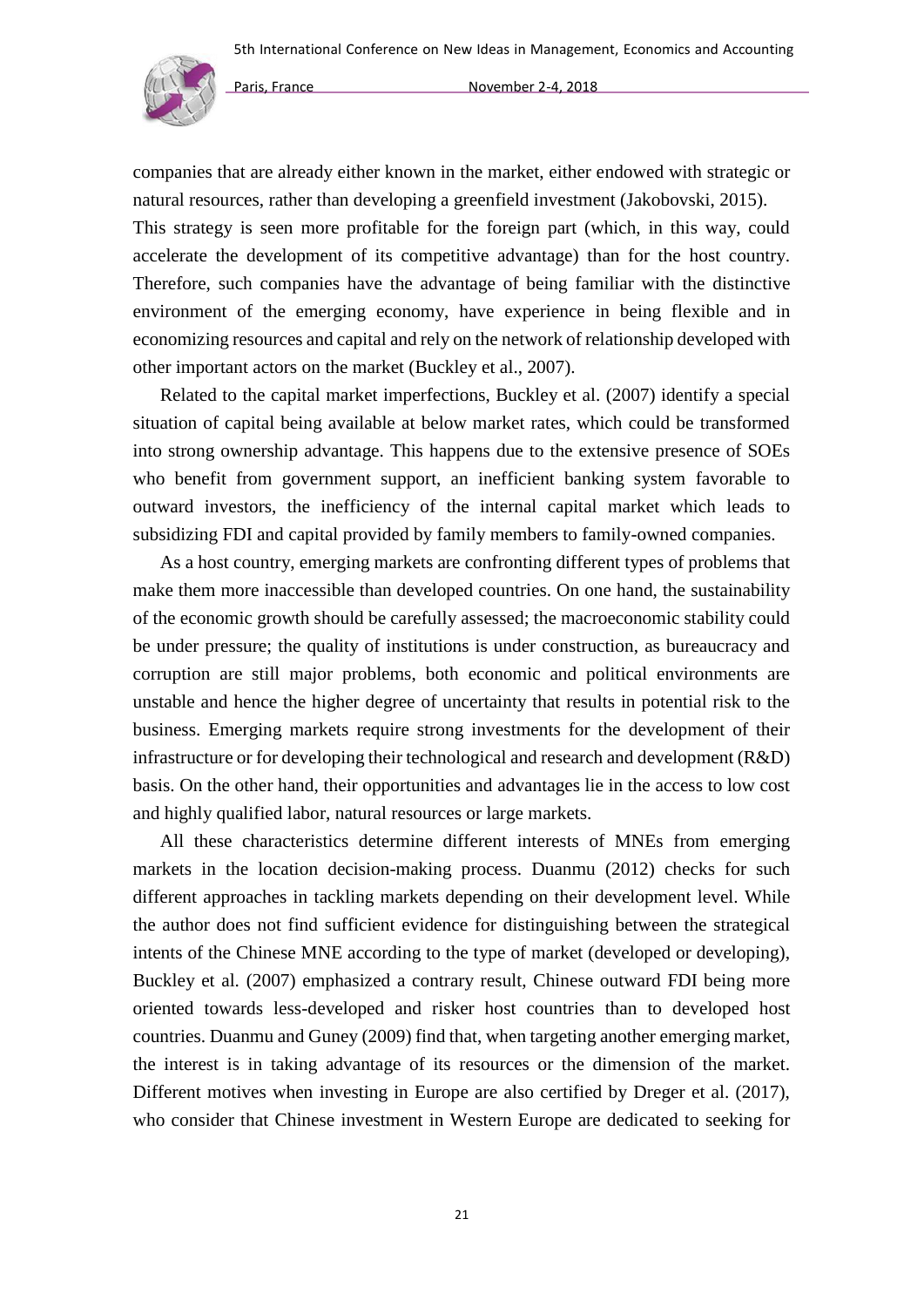

advanced technology and recognition (through acquisition of brands), while those in CEE region are made for establishing a platform for entering the EU.

# **Data and methodology**

The purpose of our investigation is to establish FDI determinants of Chinese outflows in the CEE countries. Due to data constraints, our analysis is carried out on a sample of five countries in the CEE region, members of the EU and the largest Chinese investments' receivers in the last years (Bulgaria, the Czech Republic, Hungary, Poland and Romania). The empirical analysis is carried out for the 2003-2015 period. This justifies us to employ a panel data analysis, which has the advantage of multidimensionality.

Table 1 presents the variables used and the data sources. The dependent variable is China's outward FDI stocks to the five host countries in the CEE region. Our variables also allow identifying the major motivations of Chinese investors when deciding to invest in this region: market (GDP), resource (RES), efficiency (LROAD, NULC, ITRL, COR) or strategic asset seeking (LRSH, DPATENT). The descriptive statistics and correlation matrix are presented in Table 2.

| <b>Variables</b> | <b>Explanation</b>                                                                                                       | Data source     |
|------------------|--------------------------------------------------------------------------------------------------------------------------|-----------------|
| <b>LFDI</b>      | Logarithm of China's outward FDI stocks to host countries, million<br><b>USD</b>                                         | <b>MOFCOM</b>   |
| <b>LGDP</b>      | Logarithm of GDP at PPP, constant 2011 international USD                                                                 | World Bank      |
| <b>RES</b>       | Host countries exports of raw materials, mineral fuels, lubricants and<br>related materials, percentage of total exports | <b>EUROSTAT</b> |
|                  |                                                                                                                          | World Bank      |
| <b>COR</b>       | Control of corruption, score from -2.5 to 2.5                                                                            | Governance      |
|                  |                                                                                                                          | Indicators      |
| <b>DPATENT</b>   | First difference of number of patent application for residents.                                                          | World Bank      |
| <b>LRSH</b>      | Logarithm of the number of researchers in R&D per million people                                                         | World Bank      |
|                  |                                                                                                                          | European        |
| <b>ITRL</b>      | Implicit tax rate on labour, %                                                                                           | Commission      |
| <b>NULC</b>      | Nominal unit labour cost based on hours work, Index, 2010=100                                                            | <b>EUROSTAT</b> |
| <b>LROAD</b>     | Logarithm of kilometres of motorways                                                                                     | <b>EUROSTAT</b> |

#### **Table 1. Variables used in the empirical analysis**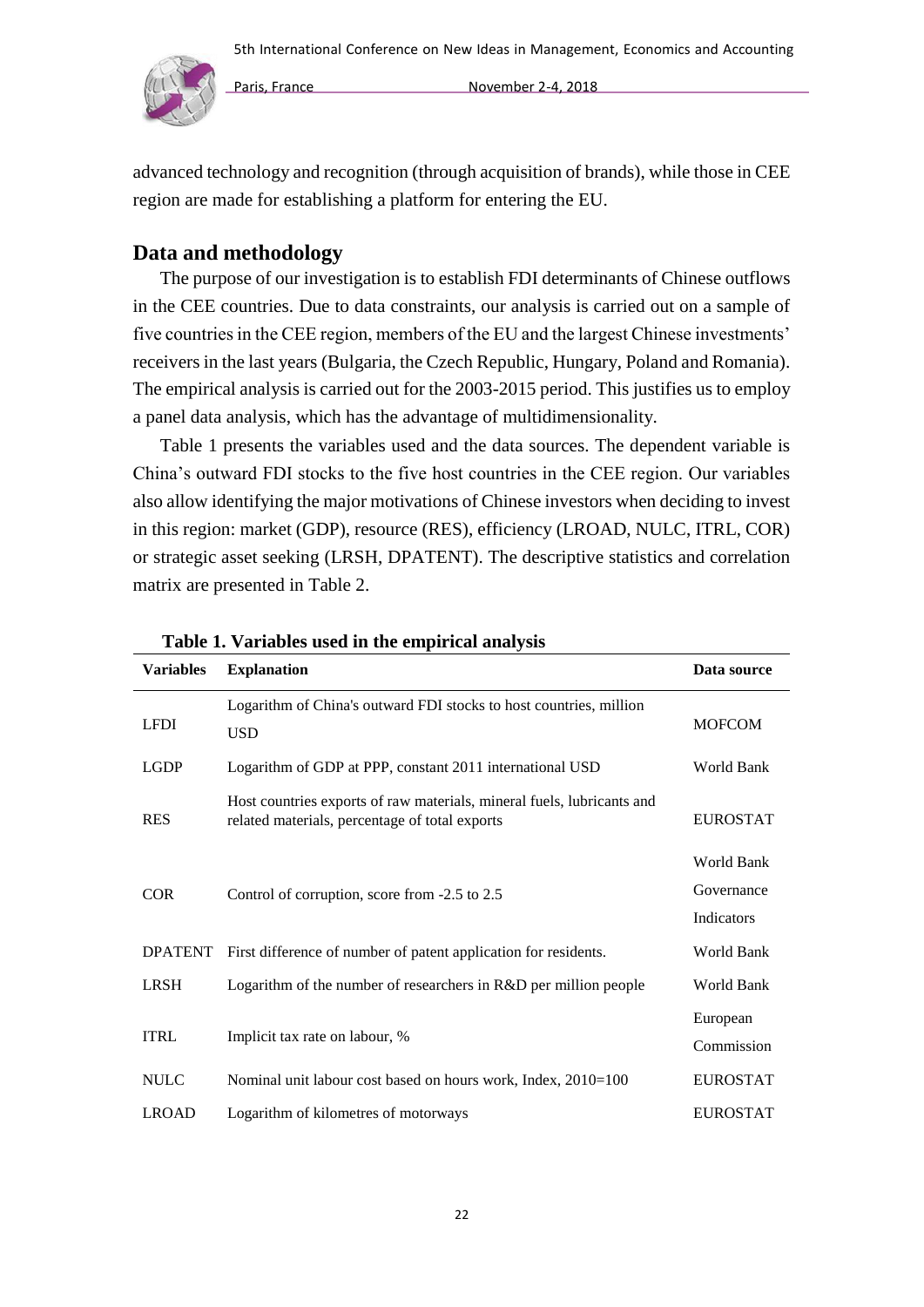

otherwise

Paris, France November 2-4, 2018

Dummy variable; takes value 1 if the country is an EU Member State and 0

DUM

Source: Author's computations

#### **Table 2. Descriptive statistics and correlation matrix**

|                | <b>COR</b> | DPATENT ITRL |            | <b>LFDI</b> | <b>LGDP</b> | <b>LROAD</b> | <b>LRSH</b> | <b>NULC</b>  | <b>RES</b> |
|----------------|------------|--------------|------------|-------------|-------------|--------------|-------------|--------------|------------|
| COR            | 1          |              |            |             |             |              |             |              |            |
| <b>DPATENT</b> | 0.205534   | 1            |            |             |             |              |             |              |            |
| <b>ITRL</b>    | 0.651125   | $-0.12672$   | 1          |             |             |              |             |              |            |
| <b>LFDI</b>    | $-0.00536$ | 0.14723      | $-0.0513$  | 1           |             |              |             |              |            |
| <b>LGDP</b>    | 0.447474   | 0.349047     | 0.082223   | 0.37391     | 1           |              |             |              |            |
| <b>LROAD</b>   | 0.611062   | 0.13647      | 0.452109   | 0.566712    | 0.311929    | $\mathbf{1}$ |             |              |            |
| <b>LRSH</b>    | 0.53656    | 0.03285      | 0.513452   | 0.19796     | $-0.00364$  | 0.633276     | 1           |              |            |
| <b>NULC</b>    | 0.1738     | 0.133995     | $-0.00435$ | 0.585297    | 0.139361    | 0.671936     | 0.52844     | $\mathbf{1}$ |            |
| <b>RES</b>     | $-0.81977$ | $-0.11694$   | $-0.8047$  | $-0.12614$  | $-0.5737$   | $-0.53173$   | $-0.41355$  | $-0.08984$   | -1         |
| Mean           | 0.19379    | 39.51563     | 34.18691   | 3.857137    | 26.38234    | 6.473261     | 7.42393     | 93.56094     | 10.27376   |
| SD             | 0.32598    | 187.666      | 5.692231   | 1.934526    | 0.661595    | 0.544558     | 0.382917    | 13.44224     | 6.290405   |

Source: Author's computations

# **Results and discussion**

The results section is the most important part of the abstract and nothing should compromise its range and quality. The results section should contain as much detail about the findings.

We find that market-seeking is one of the strongest motivations of Chinese investors in the CEE countries (Table 3). The GDP variable is significant in attracting FDI and remains significant in all models, except for Model 3. In this respect, our study is in line with Quer et al. (2017), Zhand and Daly (2011), Kolstad and Wiig (2009), Buckley et al. (2007) etc. Interestingly, the dummy variable responsible for indicating if a country is an EU member state or not has a negative and significant impact on Chinese FDI in models 1 and 2. In model 3, if we add the DUM variable, the Adjusted R-squared is lower; in addition, once the LRSH variable is added, the EU adhesion is no longer significant for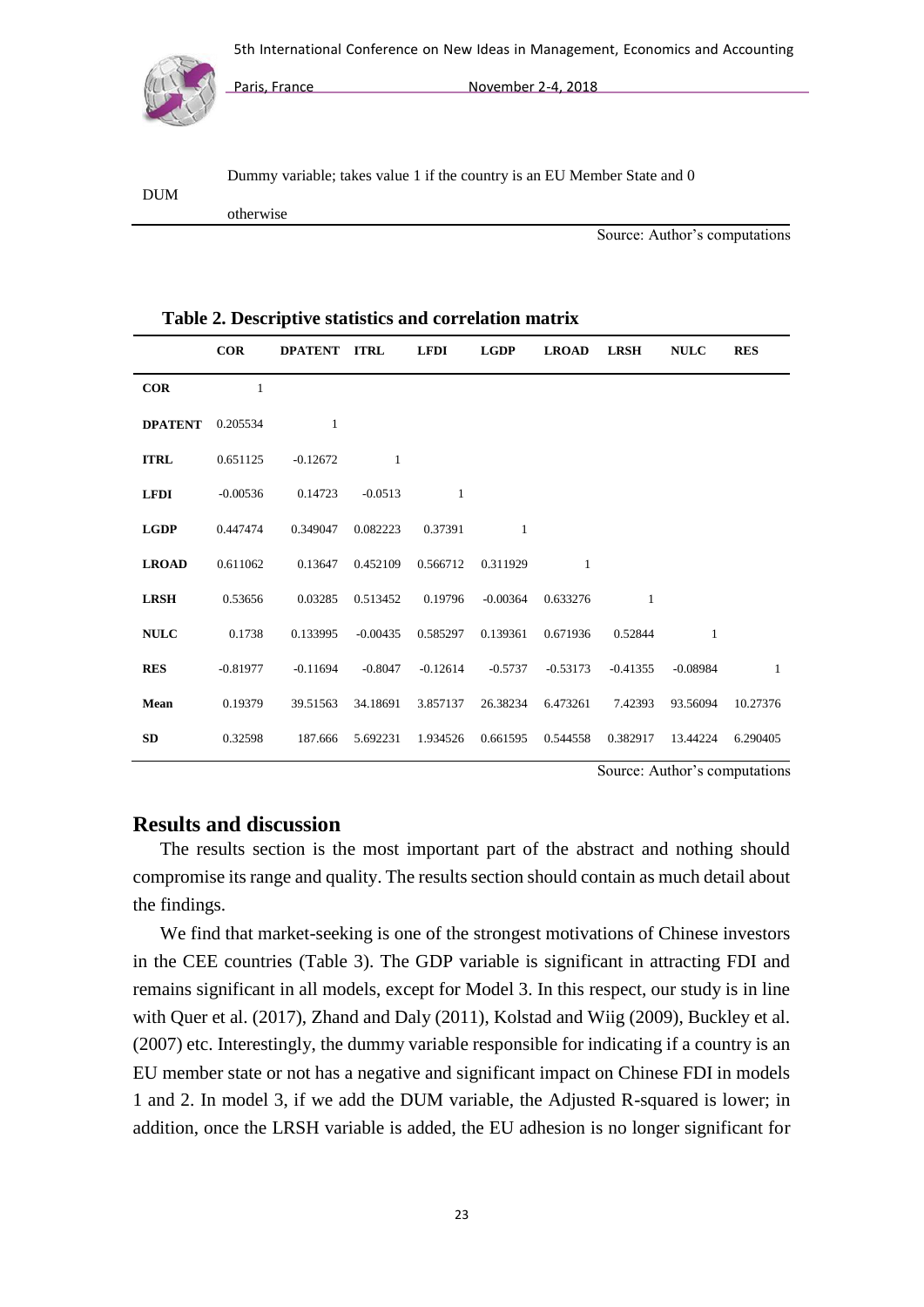

attracting FDI from China. The literature does not provide other empirical results supporting the impact of EU adhesion on Chinese investors. However, according to the theory, it is frequently noted that Chinese' interests in the CEE countries are led by the accession to the larger market of the EU (McCaleb and Szunomar, 2017). In our case, it seems that this assumption is not true. Our result would be rather framed in the literature pointing to the difficulties encountered by the Chinese investors when locating in the EU (Jakobovski, 2015), such as the need to comply with the regulations of both the European block and of the host country, which could appear as an odd economic construct, where the institutional framework is unclear (Ebbers and Zhang, 2010). McCaleb and Szunomar (2017) consider that Chinese investments are rather distributed on behalf of the quality of political relations in the CEE countries.

From a resource-seeking perspective, the coefficient of LRES is significant and with the positive expected sign in two out of the three models where it is used, pointing the aim of foreign Chinese investors in these countries for resources. A similar behaviour is supported by Quer et al. (2017) and Ramasamy et al. (2012), who identify a positive relationship with the outward FDI from China. Instead, Duanmu and Guney (2009), Kolstad and Wiig (2009), Duanmu (2012) or Zhang and Daly (2011) point to a lack of significance for resource endowed locations. The explanation could be the one provided by Buckley et al. (2007), who state that China ensured its needs of economic growth by accessing countries providing raw materials in early periods and is reorienting towards strategic asset-seeking. In fact, the coefficient of RES turns insignificant once we add LRSH in our model (Model 6), pointing to the importance of researchers for the foreign investors. In fact, the variable proves to be even more important than the dimension of the market and the degree of political risk (Model 3), as the coefficients of these variables become insignificant once LRSH is added.

Moreover, the NULC variable becomes significant, but with a positive sign, contrary to expectations; in fact, this suggests that Chinese investors are determined to take advantage of the highly-skilled labor forced (expressed through the number of researchers), even if the labor cost is higher. The other variable expressing the strategic asset-seeking motivation, the number of patents (DPATENT) is not significant in attracting FDI, although it generally has the expected positive sign (except for model 5). Our result confirms the previous findings in the literature that the search for strategic assets is a later motivation of Chinese investors (Buckley et al., 2007) and that Chinese investors are attracted rather by the presence of qualified labor force than the existence of advanced technology (Gammeltoft and Fasshauer, 2017). Ramasamy et al. (2012) find a positive and significant relationship between host country's exports of high technology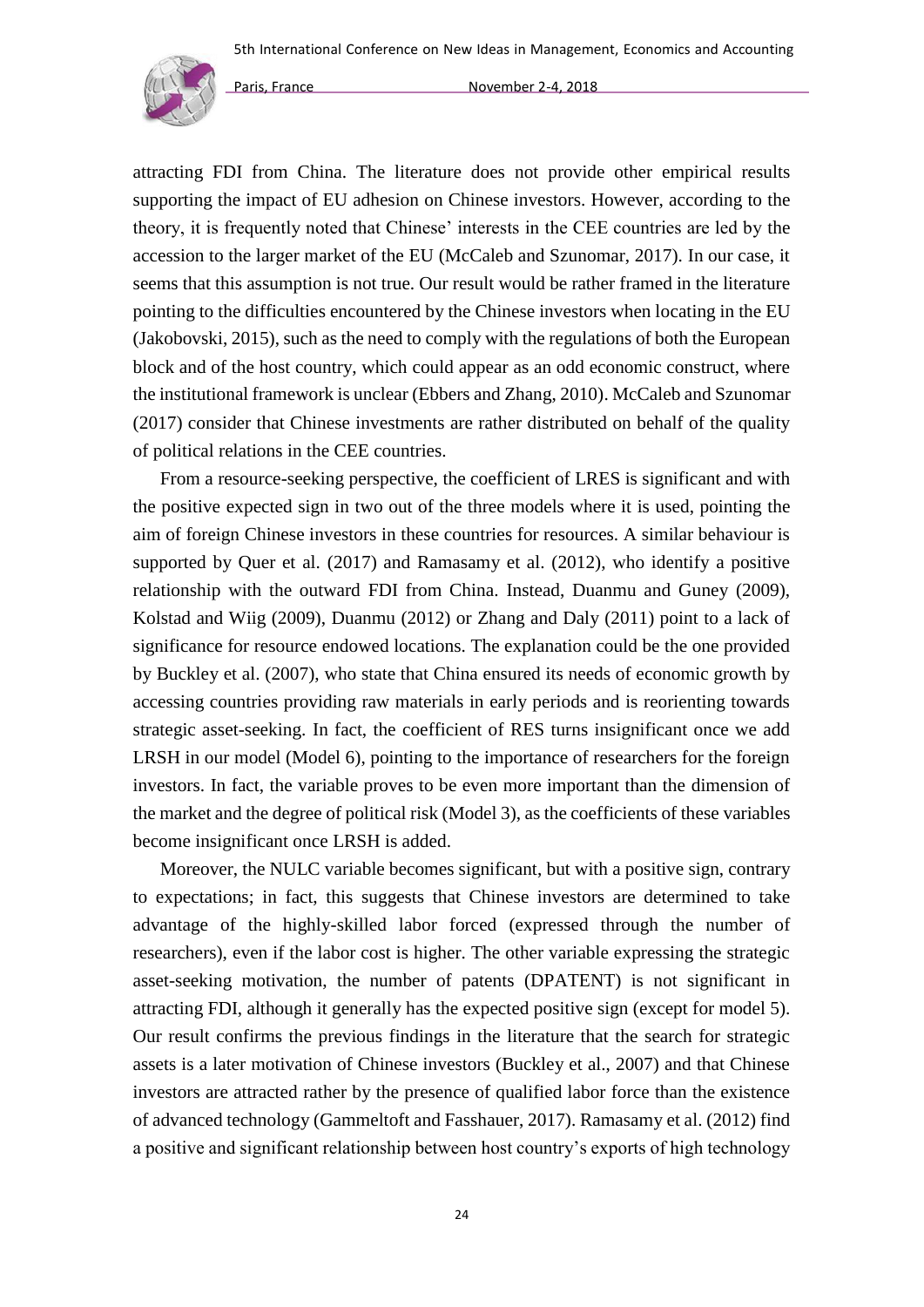

products and FDI projects, but a negative one as regards the number of patents. The authors explain these results by pointing the interest of China for countries where core research (approximated by the number of patents) could be translated into practical knowledge and products, thus emphasizing the pragmatism of the Chinese companies.

Given that the main interest in the category efficiency seeking motivations is related to cost and China has a competitive advantage at the labor cost, Buckley et al. (2007) consider that such type of motivations for Chinese investors are less likely. Still, our results point that Chinese investors in the CEE countries grant a high importance to this type of motivation, as the proxies used for this category are significant and usually with the expected sign. The variable related to the dimension of the road transport infrastructure is positive and significant in attracting Chinese FDI in each of the six models, and the results are robust even when the LRSH variable is added to the model (Models 3 and 6). Although studies checking for the impact of infrastructure on FDI are numerous, they usually do not regard the MNE from emerging markets. Li et al. (2018) conclude that countries with high quality of infrastructure, in general, are more attractive for foreign investors, even for those originating in emerging countries.

The NULC variable is also an indicator of efficiency-seeking motivation, as it expresses the ratio between the labor costs and productivity. Therefore, the expected relationship between NULC and FDI is a negative one, as a higher value of NULC would point to lower productivity related to costs. We obtain a positive impact of NULC on Chinese outward FDI which, correlated with ITRL, which mainly represents the "average effective tax burden on labor income", could suggest a more interest for the quality of the labor market, than for the taxation level. ITRL is significant only in Model 1 and keeps the negative sign in all three models.

The corruption level has a negative and significant impact on Chinese FDI stocks in CEE countries, pointing that foreign investors are attracted by environments with low levels of risk. Our result is in accordance with Dunamu and Guney (2009), who find that the lower the risk, the higher the volume of attracted FDI in host locations. Usually, the literature emphasizes the tendency of Chinese foreign investors to locate in areas with a high level of risk. Buckley et al. (2007) explains this behavior by other motives tracked by the Chinese companies than the profit (as they are following the government aims). Gammeltoft and Fasshauer (2017) consider that, as latecomers, Chinese investors must settle in the remaining available locations, namely those endowed with a high level of risk. The risk tolerance is higher for Chinese companies, as the requirements of accountability and transparency are not as harsh as those in developed locations and the operating environments are similar. Finally, Chinese investors take the risk of weak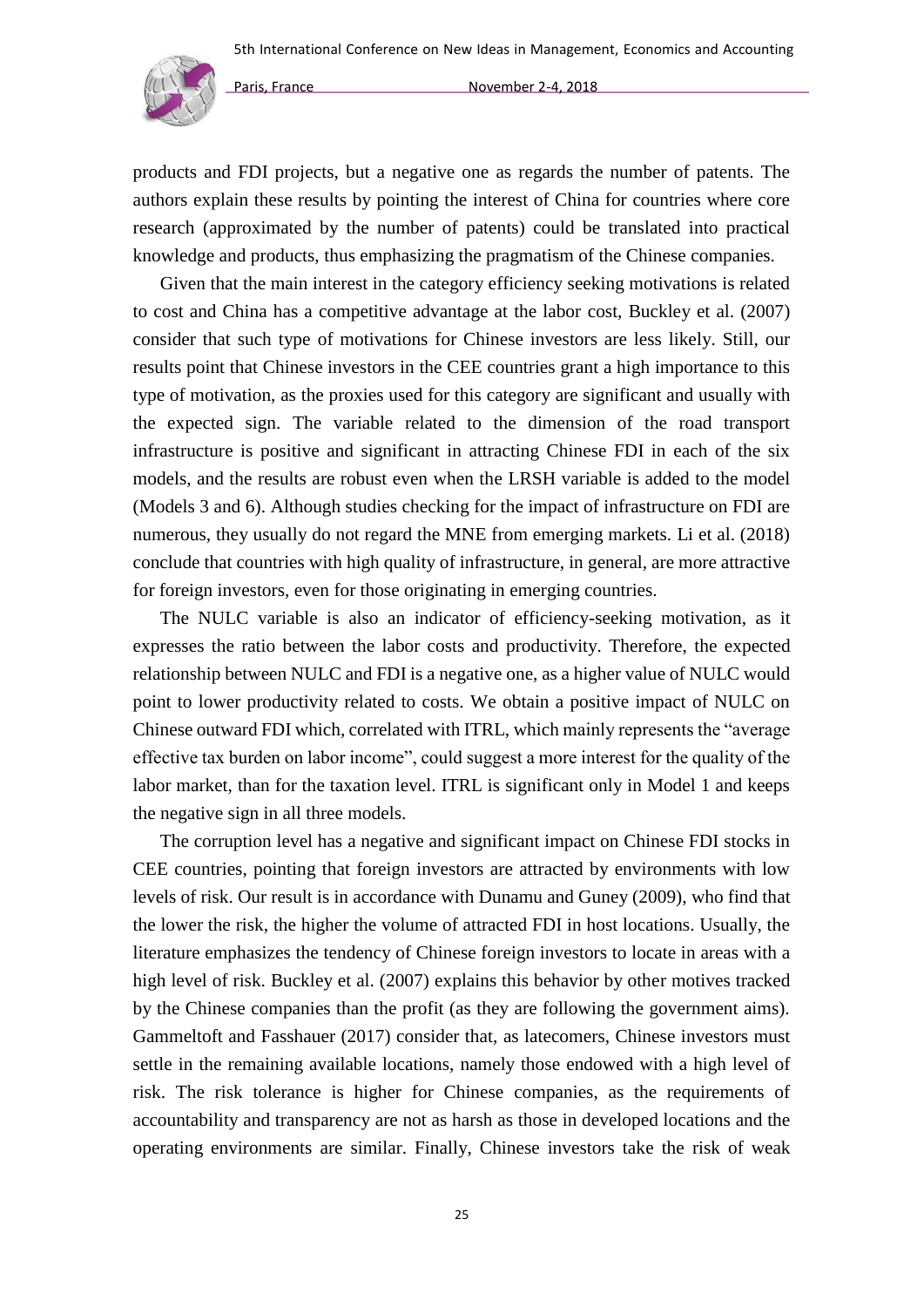

institutions that is usual for locations with a rich endowment in natural resources. Our result is rather in line with Ramasamy et al. (2012), who state that in the less risky countries, Chinese investors (especially SOEs) search for technology or strategic assets.

The results for the redundancy of the fixed effects estimates support the choice of our models, and the significance at 1% of the F-test statistics indicate that regressions models fit well the data (Table 3).

|                | <b>Model 1</b> | <b>Model 2</b> | Model 3    | Model 4      | Model 5     | Model 6     |  |
|----------------|----------------|----------------|------------|--------------|-------------|-------------|--|
| <b>LGDP</b>    | 9.664987*      | 9.613898*      | 3.079501   | 5.607909*    | 6.240558**  | 3.158666*** |  |
|                | 3.87568        | 3.720235       | 1.501531   | 2.728005     | 2.559185    | 1.873637    |  |
| <b>COR</b>     | $-4.23742*$    | $-4.25548*$    | $-0.58507$ |              |             |             |  |
|                | $-3.95196$     | $-3.88685$     | $-0.55311$ |              |             |             |  |
| <b>RES</b>     |                |                |            | $0.167916**$ | 0.136957*** | 0.047109    |  |
|                |                |                |            | 2.512569     | 1.923988    | 0.868302    |  |
| <b>LROAD</b>   | 2.047468*      | 1.965643*      | 1.540775** | 2.119347*    | 1.644503**  | 0.835355*** |  |
|                | 3.723922       | 2.775015       | 2.46464    | 3.811252     | 2.542017    | 1.696886    |  |
| <b>ITRL</b>    | $-0.10998$ *** | $-0.10101$     | $-0.09101$ |              |             |             |  |
|                | $-1.86534$     | $-1.39512$     | $-1.45167$ |              |             |             |  |
| <b>NULC</b>    |                | 0.004135       | 0.009581   |              | 0.028703    | 0.022545*** |  |
|                |                | 0.212642       | 0.57753    |              | 1.452957    | 1.680919    |  |
| <b>DPATENT</b> |                | 0.000165       | 0.00037    |              | $-0.00061$  | 0.00011     |  |
|                |                | 0.245925       | 0.625298   |              | $-0.78623$  | 0.189504    |  |

### **Table 3. Determinants of Chinese outward FDI in the CEE countries**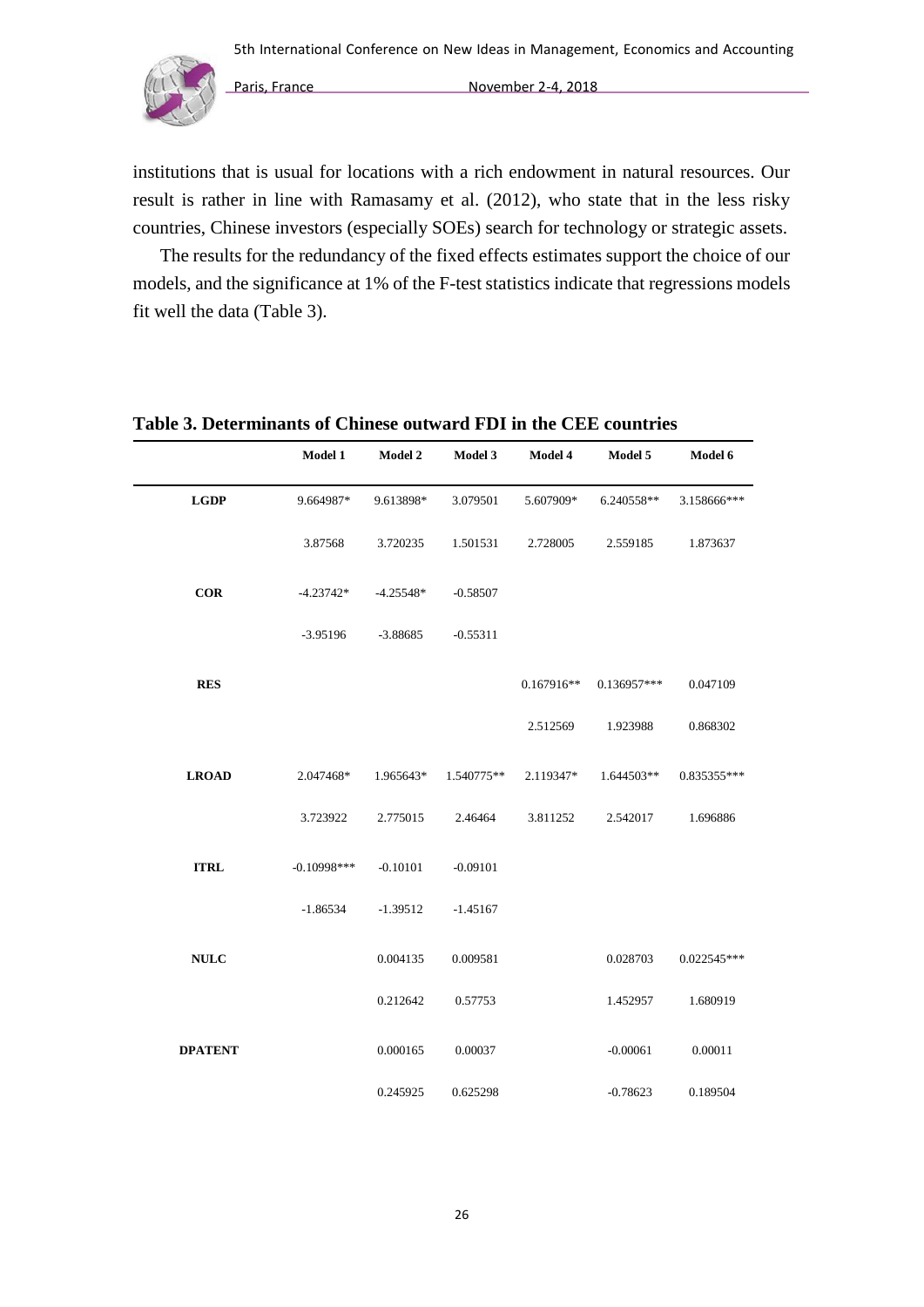

| <b>LRSH</b>                          |             |              | 4.406403*   |            |             | 5.26969*    |  |
|--------------------------------------|-------------|--------------|-------------|------------|-------------|-------------|--|
|                                      |             |              | 4.595384    |            |             | 6.818051    |  |
| <b>DUM</b>                           | $-1.1211**$ | $-1.15579**$ |             |            | $-0.59518$  |             |  |
|                                      | $-2.30325$  | $-2.17122$   |             |            | $-1.01232$  |             |  |
| $\mathbf C$                          | $-258.855*$ | $-257.645*$  | $-117.76**$ | $-159.49*$ | $-174.955*$ | $-126.527*$ |  |
|                                      | $-4.0482$   | $-3.88615$   | $-2.33384$  | $-3.10895$ | $-2.82978$  | $-3.01723$  |  |
| <b>R-squared</b>                     | 0.829185    | 0.829534     | 0.867777    | 0.72241    | 0.736236    | 0.855566    |  |
| <b>Adjusted R-squared</b>            | 0.800716    | 0.793474     | 0.839807    | 0.688319   | 0.687391    | 0.828819    |  |
| S.E. of regression                   | 0.863595    | 0.879148     | 0.774278    | 1.072026   | 1.073621    | 0.794471    |  |
| <b>F-statistic</b>                   | 29.12582*   | 23.00421*    | 31.02495*   | 21.19121*  | 15.07284*   | 31.98734*   |  |
| <b>Redundant Fixed Effects Tests</b> |             |              |             |            |             |             |  |
| <b>Cross-section F</b>               | 12.79383*   | 11.88761*    | 19.06756*   | 13.81738*  | 12.45326*   | 33.76414*   |  |
| <b>Cross-section Chi-square</b>      | 42.66526*   | 41.56291*    | 57.78531*   | 44.06032*  | 42.48449*   | 81.44904*   |  |

Note: \*, \*\* and \*\*\* denote 1%, 5% and 10% significance levels, respectively. The values in the parenthesis are the t-statistics values.

Source: Author's computations

#### **Conclusions**

The research objective of this paper was to establish FDI determinants of Chinese outflows in CEE countries. The main contribution to the literature resides in enlarging the knowledge related to determinants of FDI having China as home country. To our knowledge, this is the first study focused on the five CEE countries members of the EU, which have also a special place in the FDI literature due to their unique situation in building the appropriate institutional infrastructure for the market economy.

Our theoretical framework starts from the traditional theory presenting the main factors taken into account in the internationalization process and allocate a significant part for understanding the behavior of the Chinese investors and the drivers of Chinese outward FDI. This investigation is useful for building an empirical model that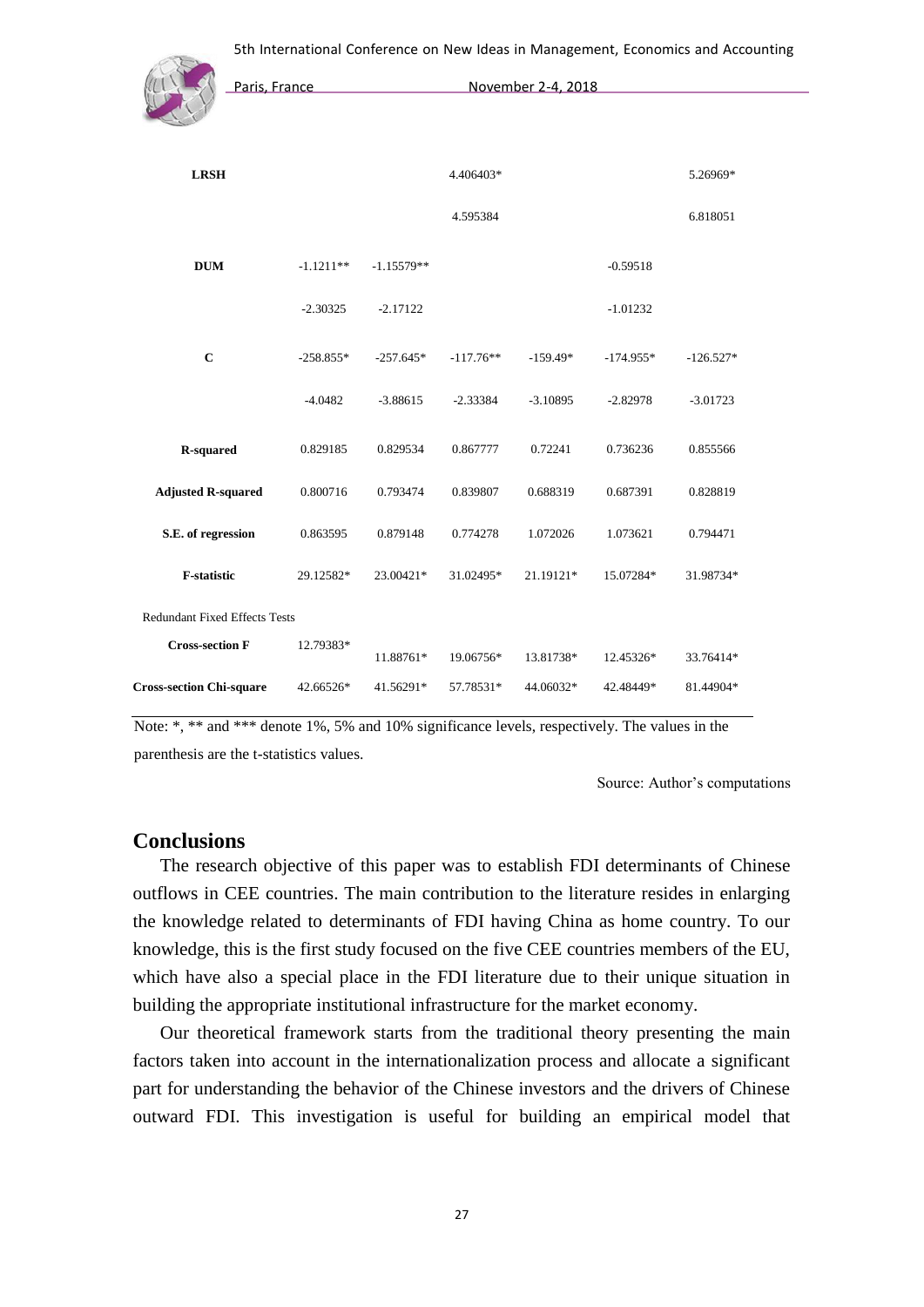

encompasses the main features of the potential interests of these investor in the CEE region.

The empirical model is built for the period 2003-2015 and includes five CEE countries (Bulgaria, the Czech Republic, Hungary, Poland and Romania). The results of our study confirms that market-seeking motivation is the main factor for attracting Chinese FDI but, contrary to the expectations formulated in the literature, this is not because these countries provide them an easier access to the larger market of the EU. It would be rather the consequence of qualified labor force, which is available at low costs. We could notice that a large part of the significant coefficients belongs to the variables shaping the labor market. Therefore, we could state that market-seeking and labor market determinants are the most important factors in attracting Chinese FDI in the CEE countries. In this context, the search for resource endowments is significant only when the models do not include the presence of qualified labor force (which is included in the category of strategic assets). Finally, we fill a gap in the literature related to the less investigated subject of efficiency-seeking motivations. Our findings point to the high importance granted by Chinese investors to the road infrastructure, the low level of labor taxation and environments with low corruption.

# **References**

- Borensztein, E., De Gregorio, J. & Lee, J-W., (1995). How does foreign direct investment affect economic growth? *Journal of International Economics*, 45,115–135.
- Buckley, P. J., Clegg, J., Cross, A. R., Liu, X., Voss, H. & Zheng, P. (2007). The Determinants of Chinese Outward Foreign Direct Investment. *Journal of International Business Studies,* 38 (4), 499–518.
- Cheung, Y. W. & Qian, X. (2009). Empirics of China's outward direct investment. *Pacific Economic Review*, 14(3), 312-341.
- Cui, L. & Jiang, F. (2012). State ownership effect on firms' FDI ownership decisions under institutional pressure: a study of Chinese outward-investing firms. *Journal of International Business Studies,* 43, 264–284.
- Deng, P. (2012) The Internationalization of Chinese Firms: A Critical Review and Future Research. *International Journal of Management Reviews*, 14(4), 408427.
- Dreger, C., Schüler-Zhou, Y. & Schüller, M. (2017). Chinese foreign direct investment in Europe follows conventional models. DIW Economic Bulletin 14 + 15.2017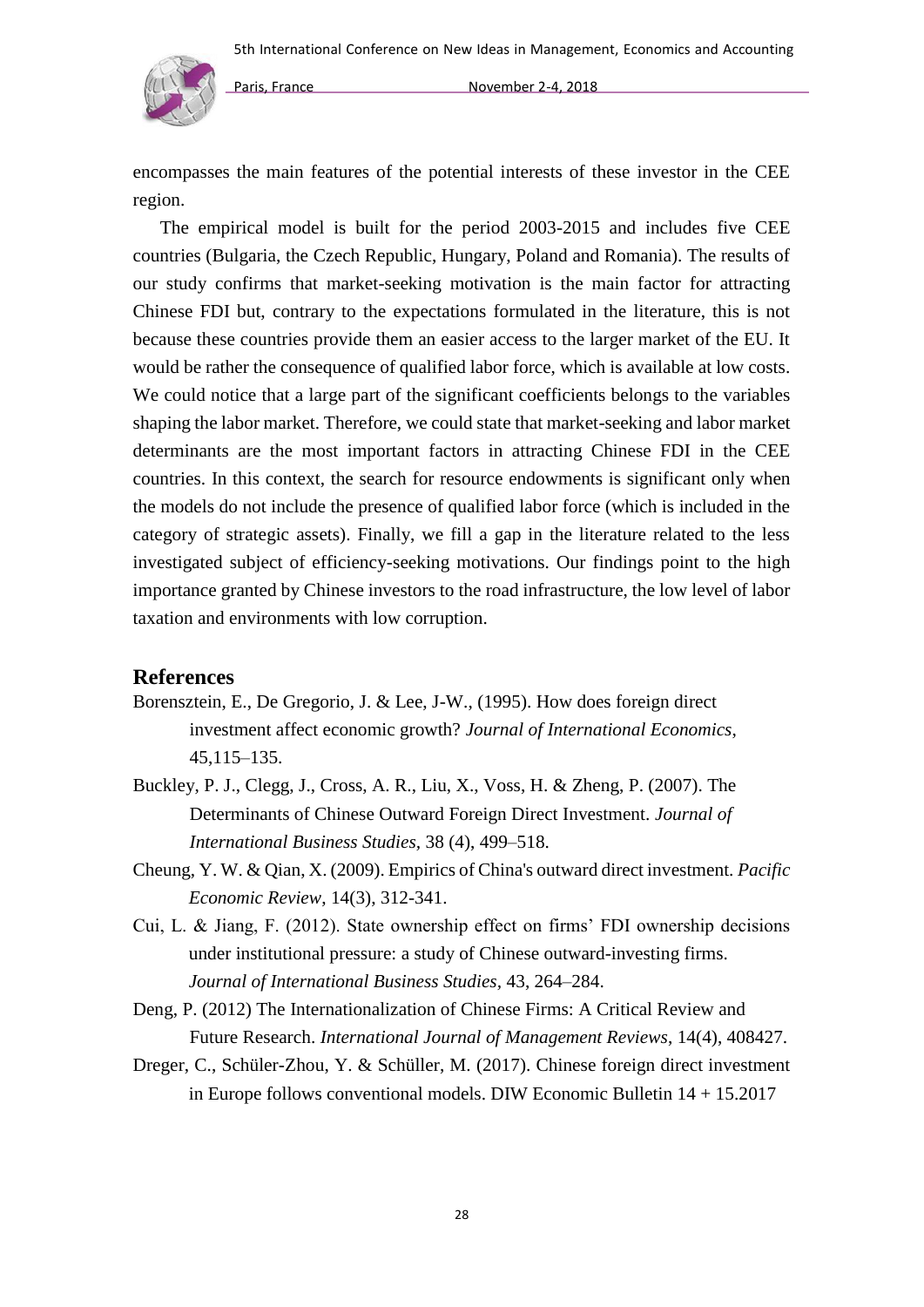

- Duanmu, J. L. (2012). Firm Heterogeneity and Location Choice of Chinese Multinational Enterprises (MNEs). *Journal of World Business,* 47(1), 64–72.
- Duanmu, J. L. & Guney, Y. (2009). A Panel Data Analysis of Locational Determinants of Chinese and Indian Outward Foreign Direct Investment. *Journal of Asia Business Studies,* 3 (2), 1–15.
- Dunning, J.H. (1980). Towards an Eclectic Theory of International Production: Some Empirical Tests. *Journal of International Business Studies*, 11(1), 9-31.
- Dunning, J.H. (1988) The Eclectic Paradigm of International Production: A Restatement and Some Possible Extensions. *Journal of International Business Studies*, 19(1), 1-31.
- Dunning, J.H. (1993) Multinational Enterprises and the Global Economy. Wokingham: Addison-Wesley.
- Ebbers, H. & Zhang, J. (2010). Chinese investments in the EU. *Eastern Journal of European Studies*, 1(2), 187-206.
- Gammeltoft, P. & Fasshauer, K. (2017). Characteristics and host country drivers of Chinese FDI in Europe: a company-level analysis. *International Journal of Technology Management*, 74,140-166.
- Goralczyk, B. (2017). China's interests in Central and Eastern Europe: enter the dragon. *European View*, 16, 153–162.
- Jacoby, W. (2014). Different cases, different faces: Chinese investment in Central and Eastern Europe. *Asian European Journal*, 12, 199–214.
- Jakobovski, J. (2015). China's foreign direct investments within the '16+1' cooperation formula: strategy, institutions, results, OSW Centre for Eastern Studies, 191.
- Jindra, B., Hassan, S. S., Gunther, J. & Cantner, U. (2015). European Integration and Outward FDI from Central and Eastern Europe – Is There Any Evidence of Knowledge-seeking? *Journal of Common Market Studies*, 53(6), 1248–1267.
- Kolstad, I. & Wiig, A. (2009). What Determines Chinese Outward FDI? CMI Working Paper WP 2009: 3.
- Li, X., Quan, R., Stoian, M. C. & Azar, G. (2018) Do MNEs from developed and emerging economies differ in their location choice of FDI? A 36-year review. *International Business Review,* 27, 1089–1103.
- McCaleb, A. & Szunomar, A. (2017). Chinese foreign direct investment in central and eastern Europe: an institutional perspective, In book: Chinese investment in Europe: corporate strategies and labour relations, Publisher: European Trade Union Institute, Editors: Jan Drahokoupil, 121-140.